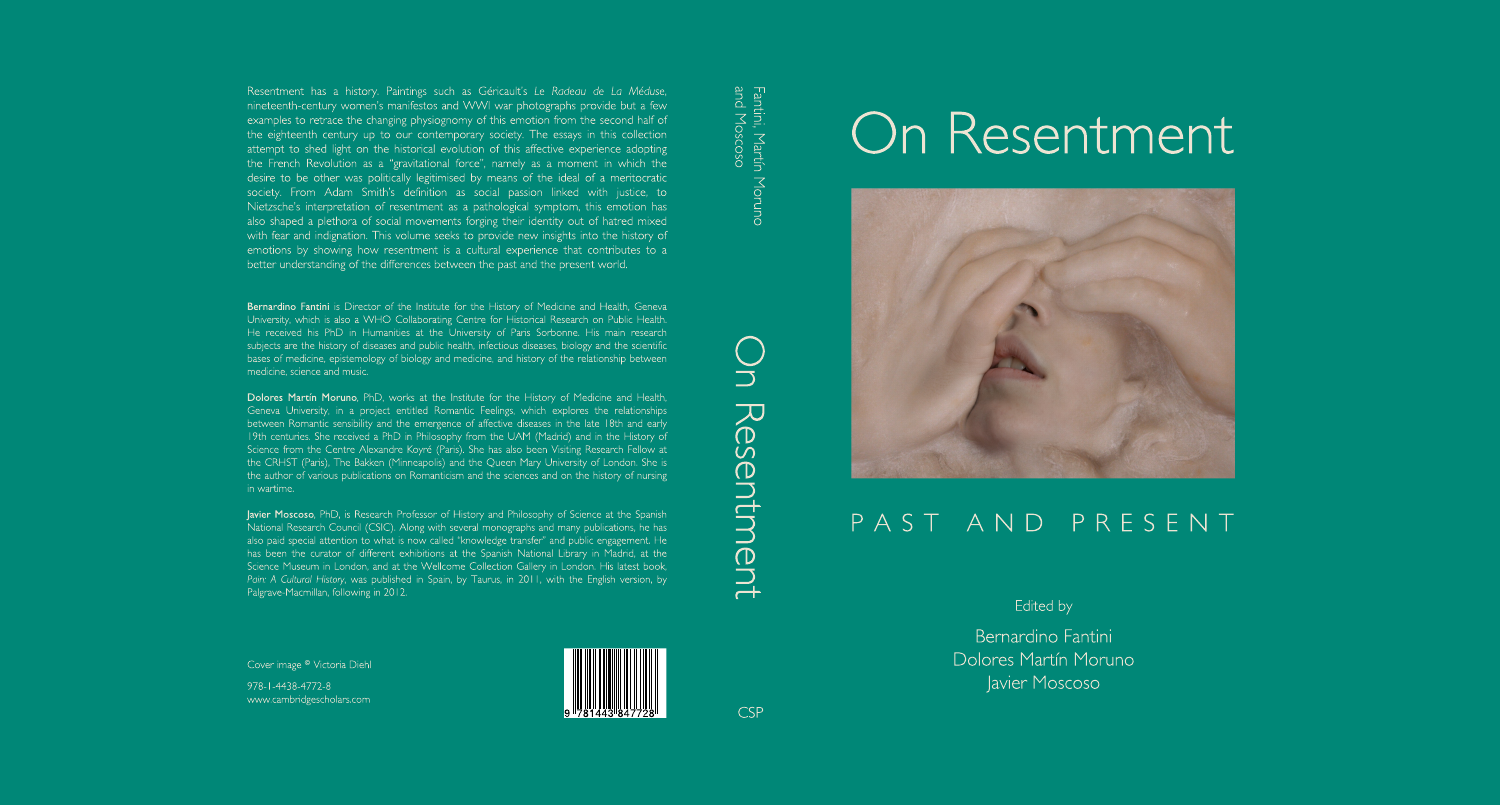On Resentment: Past and Present

Edited by

Bernardino Fantini, Dolores Martín Moruno and Javier Moscoso

## **CAMBRIDGE SCHOLARS**

PUBLISHING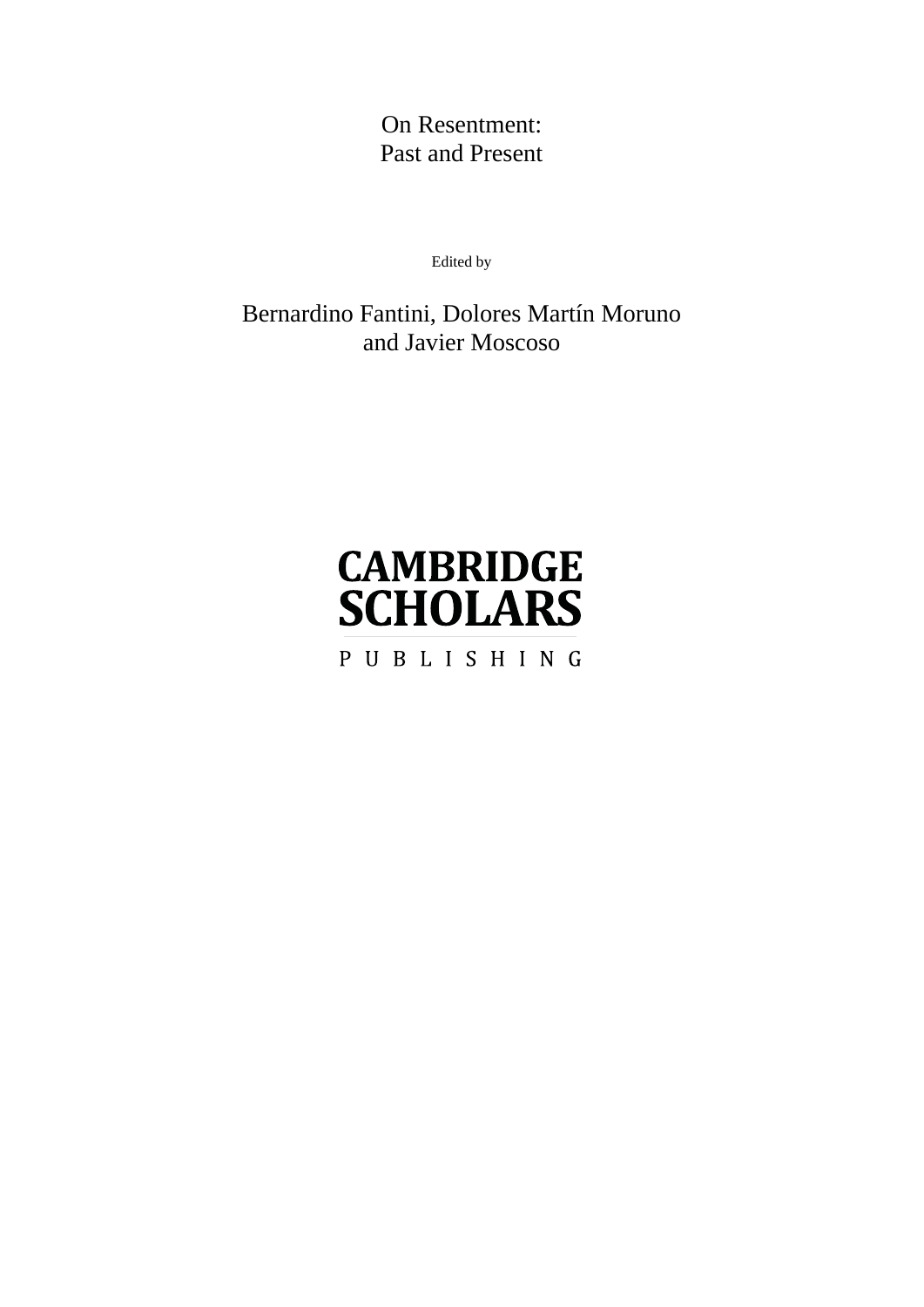On Resentment: Past and Present, Edited by Bernardino Fantini, Dolores Martín Moruno and Javier Moscoso

This book first published 2013

Cambridge Scholars Publishing

12 Back Chapman Street, Newcastle upon Tyne, NE6 2XX, UK

British Library Cataloguing in Publication Data A catalogue record for this book is available from the British Library

Copyright © 2013 by Bernardino Fantini, Dolores Martín Moruno and Javier Moscoso and contributors

All rights for this book reserved. No part of this book may be reproduced, stored in a retrieval system, or transmitted, in any form or by any means, electronic, mechanical, photocopying, recording or otherwise, without the prior permission of the copyright owner.

ISBN (10): 1-4438-4772-0, ISBN (13): 978-1-4438-4772-8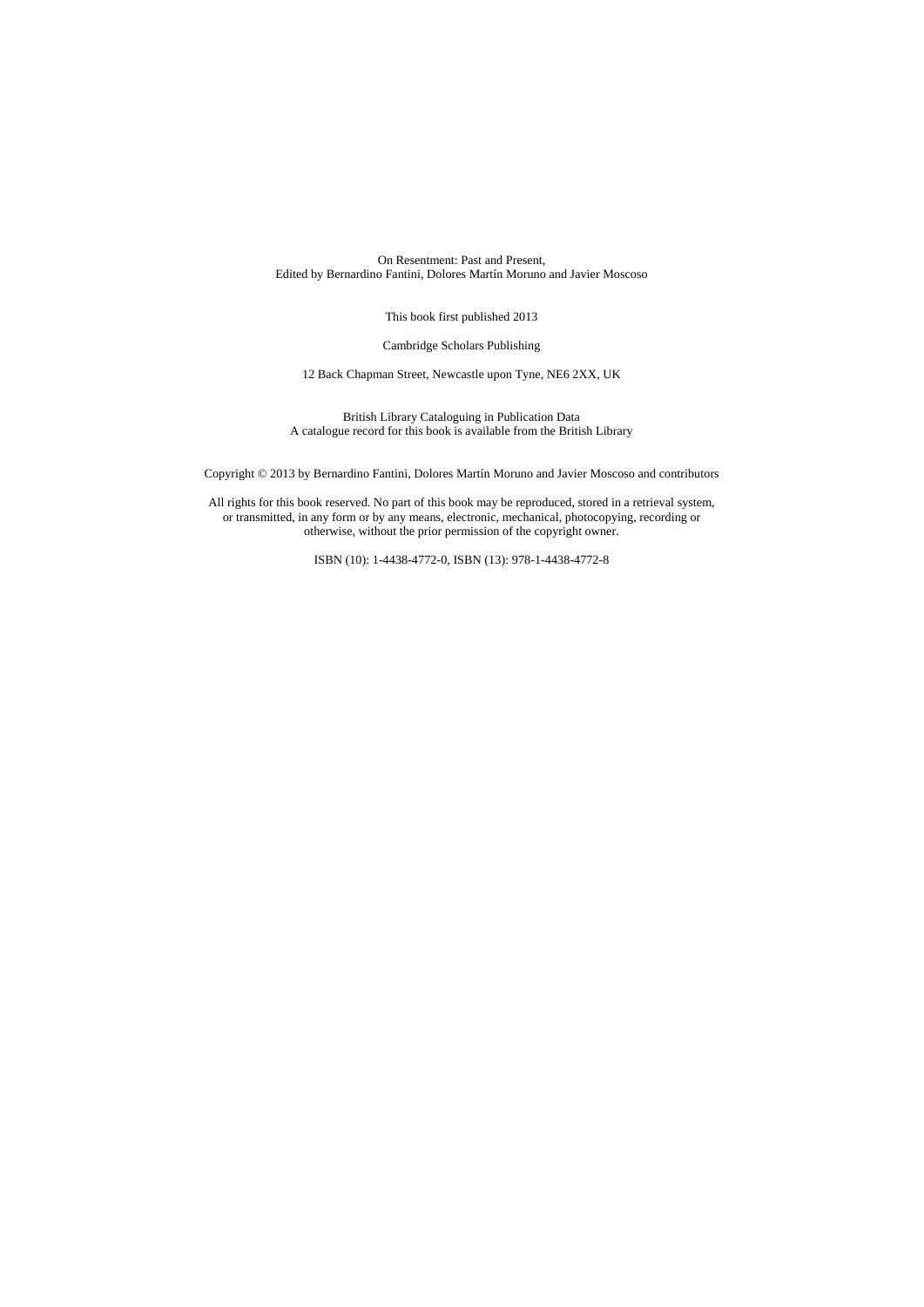### TABLE OF CONTENTS

| On Resentment: Past and Present of an Emotion                                                                                                                                         |
|---------------------------------------------------------------------------------------------------------------------------------------------------------------------------------------|
| Dolores Martín Moruno                                                                                                                                                                 |
| Part I: How to Write the History of Resentment                                                                                                                                        |
| The Shadows of Ourselves: Resentment, Monomania and Modernity<br>Javier Moscoso                                                                                                       |
| Nietzsche: The "First Psychologist" and Genealogist of Ressentiment<br>Yamina Oudai Celso                                                                                             |
| Max Scheler's Analysis of Ressentiment in Modern Democracies<br>Patrick Lang                                                                                                          |
| <b>Part II: Gendered Resentment</b>                                                                                                                                                   |
| To Take Ill: Resentment In Eighteenth-Century Context<br>Lina Minou                                                                                                                   |
| Responding the Injury: On the Shadow Economy of Female<br>Resentment in Cristina di Belgiojoso's "On the Present Condition<br>of Women and their Future" (1866)<br>Susanna F. Ferlito |
| Mechanisms of Collective Resentment: Gender Wars and the Alteration<br>of Patriarchy in Eighteenth-Century Rural France<br><b>Elise Dermineur</b>                                     |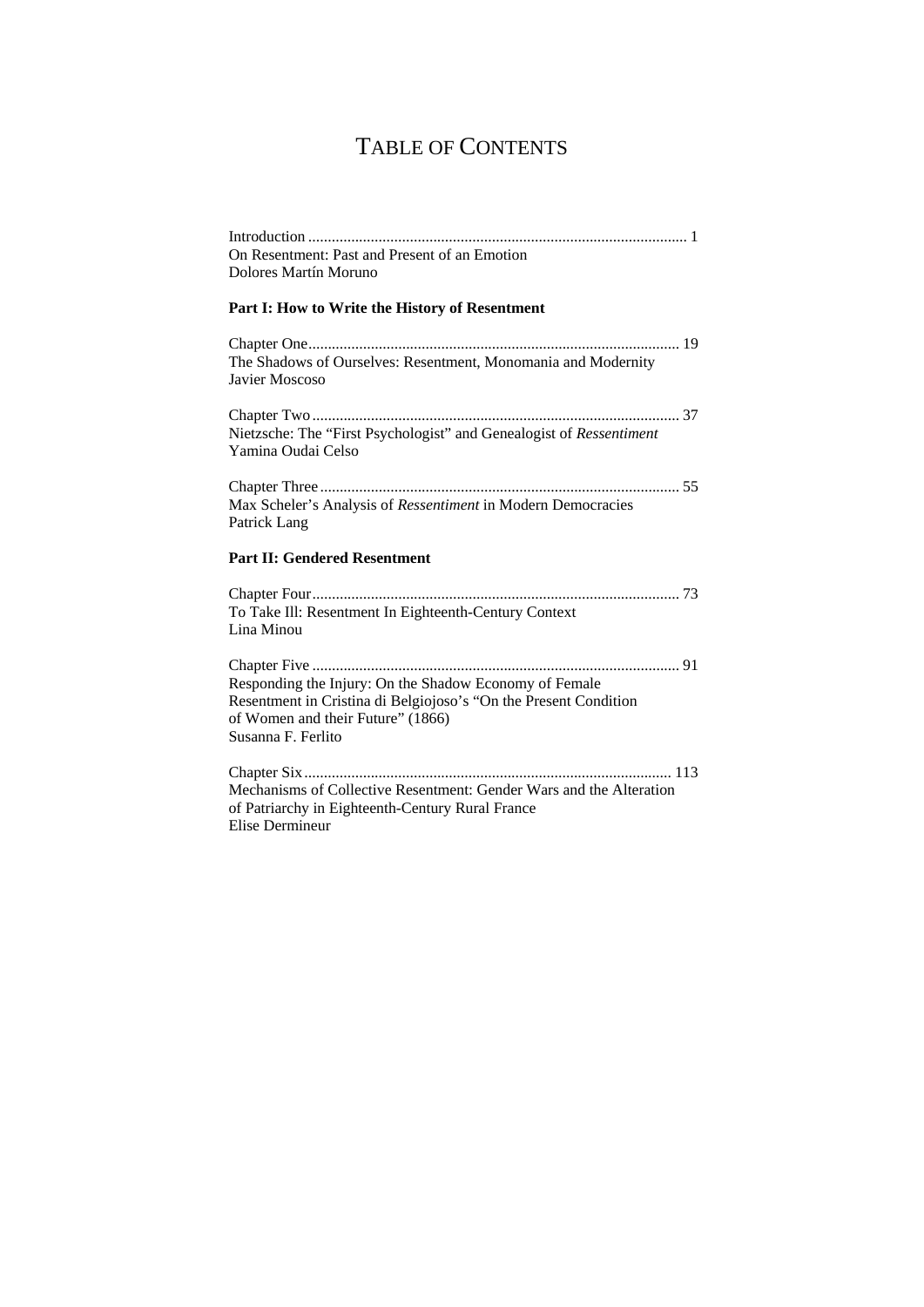#### **Part III: Look Back in Anger**

| Resentment in Psychosomatic Pathology (1939–1960)<br>Pilar León-Sanz                                                        |
|-----------------------------------------------------------------------------------------------------------------------------|
| Repressing Resentment: Marriage, Illness and the Disturbing<br><b>Experience of Care</b><br>Juan M. Zaragoza Bernal         |
| Thatcher and the Politics of Class Resentment: Culture, Power<br>and Shame in Contemporary British History<br>Joseph Maslen |
| Part IV: Coming into Conflict: Resentment, Wars and Revolutions                                                             |
| Turning Brothers into Enemies? Resentment and Atlantic Revolutions<br>Manuel Lucena-Giraldo                                 |
| Artificial Hatred<br>Javier Ordóñez                                                                                         |
| French Resentment and the Animalization of the Germans<br>during the First World War<br><b>Beatriz Pichel</b>               |
| <b>Part V: Resentment and Collective Identities</b>                                                                         |
| The Sociology of Resentment<br>Stefano Tomelleri                                                                            |
| Hidden Injuries: Class Resentment in Western Democracies<br>María Gómez Garrido                                             |